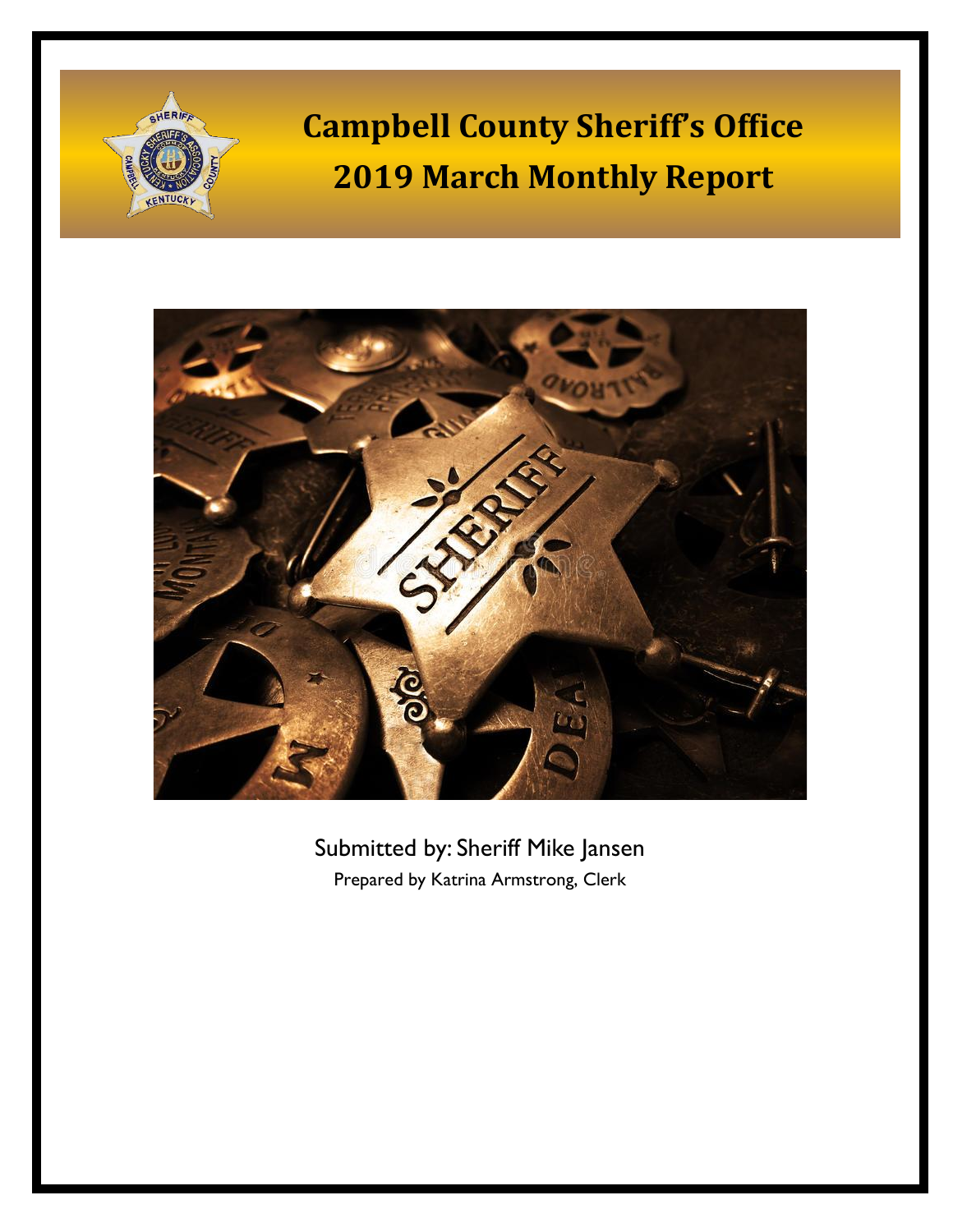**CCSO Monthly Report Page 1** 

#### Campbell County Sheriff's Office

Mike Jansen

*Sheriff*



1098 Monmouth Street Newport, Kentucky 41071 (859) 292-3833

www.campbellcountysheriffky.org

#### March 2019 Monthly Report Summary

#### **Services of the Sheriff's Office**

The Sheriff's Office provides courthouse security at the Campbell County Justice Center during business hours. Deputies and Court Security Officers (CSO's) are present for all court proceedings ranging from arraignments to trials, to Family Court and more. During the month of March the Sheriff's office provided security for one jury trial in addition to the multitude of daily cases on the court schedules.

Deputies and Court Security Officers are also responsible for transporting prisoners to and from the Campbell County Justice Center as well as from other detention centers in other jurisdictions. During the month of March Deputies and CSO's made trips throughout the state of Kentucky transporting prisoners, as well as trips out of state transporting prisoners from facilities outside of Kentucky, to the Campbell County Justice Center and the Campbell County Detention Center. For the month of March Sheriff's Deputies traveled approximately 1,869 miles within the state of Kentucky and 514 miles outside of the state transporting prisoners.

In the month of March the administrative division of the Campbell County Sheriff's Office performed the duties of collecting county property taxes, managing process of service papers, these papers include civil and criminal summonses, subpoenas, evictions and various other document types; processing Carrying Concealed Deadly Weapons (CCDW) Permits paperwork; Fingerprinting; and Vehicle Inspections.

Respectfully Submitted,

Mike Jansen

Mike Jansen, Campbell County Sheriff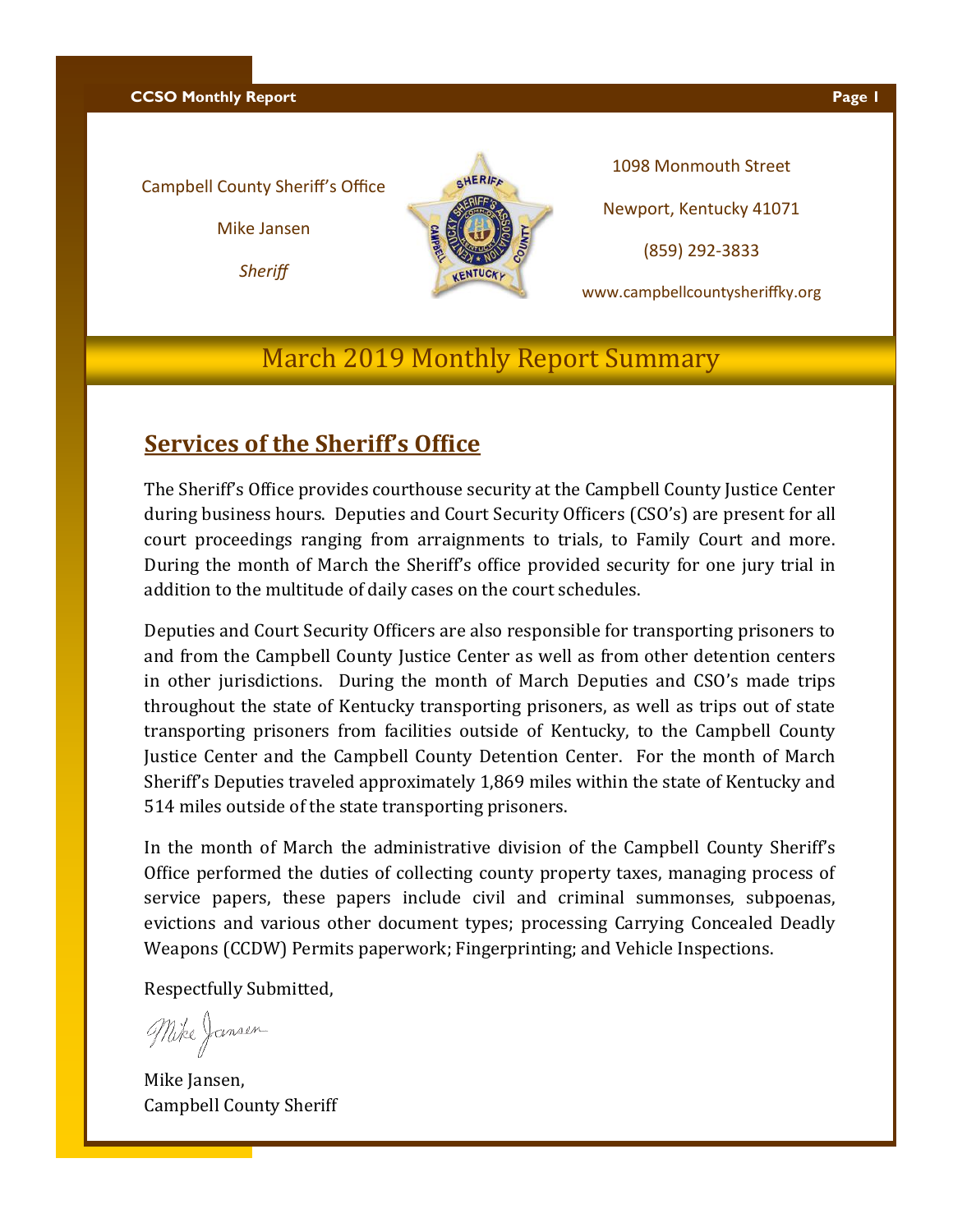### **Services of the Sheriff's Office**

The Campbell County Sheriff's Office performs a variety of services, some of those services performed in the Campbell County Justice Center and some performed in our administrative offices located in the Campbell County Administration Building and annex building in Alexandria.

The Sheriff's Office provides courthouse security at the Campbell County Justice Center where Court Security Officers and Deputies are stationed at the entrance to the Justice Center where visitors must pass through a security and safety checkpoint before proceeding on to the courtrooms and offices located in the building. Deputies and Court Security Officers are present for all court proceedings ranging from arraignments to trials, Family Court hearings and more.

Deputies and Court Security Officers are also responsible for transporting prisoners to and from court as well as from detention centers in other jurisdictions to the Campbell County Detention Center, and to institutions such as the Eastern Kentucky Mental Health Hospital and the Kentucky Correctional Psychiatric Center. During the month of March Deputies and CSO's made 35 trips within the state of Kentucky, transporting approximately 62 prisoners. Seven trips were made transporting prisoners from facilities outside of Kentucky to the Campbell County Justice Center and the Campbell County Detention Center. During the month of March Sheriff's Deputies traveled approximately 1,769 miles within the state of Kentucky and 514 miles outside of the state transporting prisoners. Prisoner transports within the state of Kentucky were made from the counties of Boone, Boyle, Fleming, Franklin, Grayson, Jefferson, Kenton, Mason, Madison, Scott, and Oldham. Transports were also made in the state of Ohio to the cities of Batavia, Columbus, Dayton, and Lebanon. A trip was also made to Lawrenceburg, Indiana. Please note that additional trips may have been made during the month and not accounted for as there are several counties such as Kenton County in Kentucky and Hamilton County in Ohio that the Sheriff's Office transports prisoners from on a daily or near daily and as needed basis. Those trips are not always scheduled and therefore not always counted into monthly totals.

The Sheriff's Office also serves Warrants and issues Citations. During the month of March the Sheriff's Office served fourteen Warrants and wrote one Citation.

Services performed in the administrative offices of the Sheriff's Office include collection of property taxes; processing and service of legal documents to be served, these papers include civil and criminal summonses, subpoenas, evictions and various other document types; Carrying Concealed Deadly Weapons (CCDW) Permits; Fingerprinting; and Vehicle Inspections. November 1st began the 2018 County Property Tax collection period in Campbell County. During the month of March the Sheriff's Office collected and processed \$477,543.85 in county and state taxes, \$356,323.48 in Franchise Corporation Taxes, and \$50,960.00 in the 911 Service Fees. This is a large undertaking for the staff in the office as all of the tax bills are processed by hand by the staff whether the taxes be received via mail, in person, or through third party escrow account process companies. Sheriff's Office employees open and review all incoming tax bills to sort out bills paid correctly from bills paid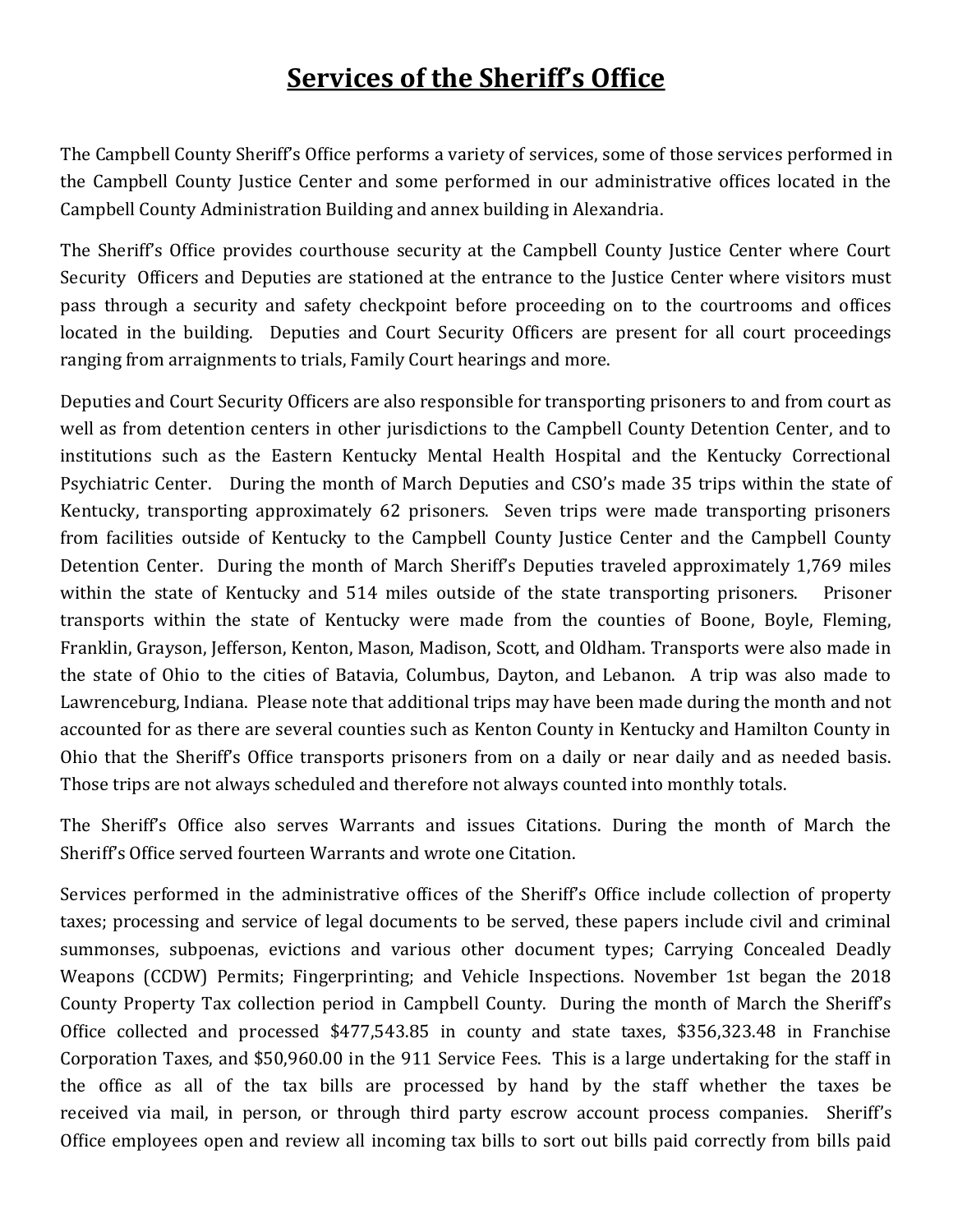incorrectly—i.e. written out for the wrong amount or not signed. Bills paid correctly are then keyed into a processing software for payment, all tax payment drawers are then hand balanced by clerks to balance to the exact amount of the taxes processed into that drawer. Bills paid incorrectly are researched in an attempt to determine why the property owner may have adjusted their tax bill, for example if a residence was vacant they may have subtracted the 911 fee. If the adjustment was made correctly the bill may then be processed. If the bill was paid incorrectly or not signed a form is filled out notifying the property owner of the problem with the bill, copies are made of the tax bill, the form, and the check for office records and the originals including the check are mailed to the property owner. Online payments and credit card payments are reviewed and balanced separately by the Assistant Finance Director. The Finance Director for the Sheriff's Office handles many of the more involved tasks during the tax collection period such as working with banks and escrow companies to receive and process bulk payments, processing franchise taxes, processing refunds, and managing disbursements to the various taxing districts.

Also during the month of March the Campbell County Sheriff's Office administrative staff continued with their daily tasks that are performed throughout the year and processed 497 papers; processed 108 CCDW applications, renewals, requests for duplicate licenses, or changes of information; provided fingerprinting for 23 individuals; and performed 799 vehicle inspections both at Sheriff's Office locations and off site.

#### **Training**

During the month of Ma Sgt. Nick Chaplin, Deputy George Schreiner, and Court Security Officers Ed Harber and Anna Weinel attended a Court Security In-Service Training through the Department of Criminal Justice Training Center. This training was a forty hour course held at the Boone County Sheriff's Office. The training provides Court Security Officers (CSOs) with material relevant to their work in a court setting. Topics included ethics, security equipment for courts, citation writing, defensive tactics updates, and drug and security threat group recognition.

Also during the month of March Sgt. Mark Grisik and Deputy Jim McKenna participated in the Northern Kentucky Special Operations Group (SWAT) monthly training. This month's training involved entry and room clearing techniques, tactical communication while clearing buildings, and firing range training.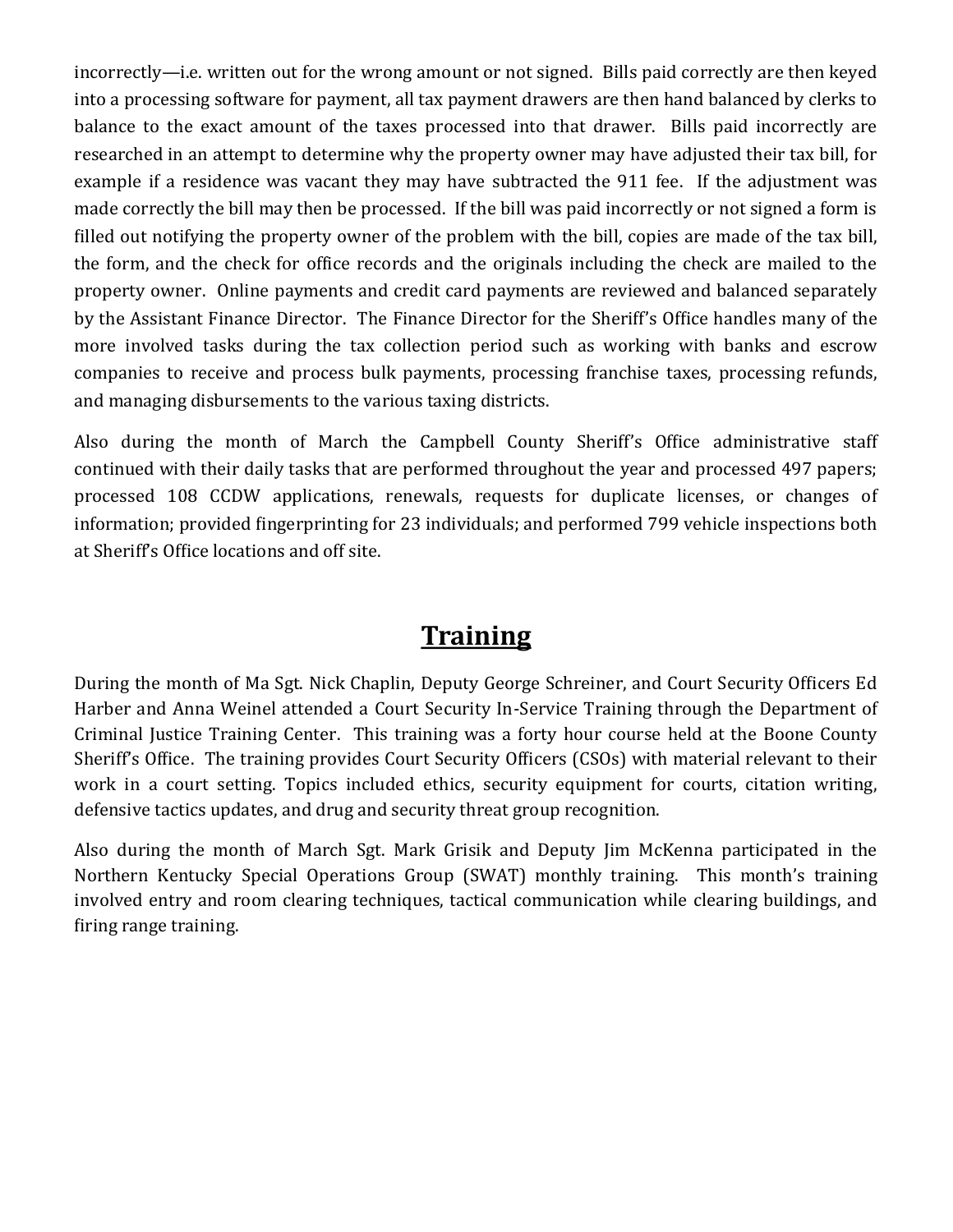

#### **Three Month Comparison of Services Performed by the Campbell County Sheriff's Office**

Following the month of January there was an increase in the number of vehicle inspections going from 749 inspections in January, to 804 inspections in February and 779 inspections in March. The number of documents to be served decreased slightly in February, with 487 documents processed in January, 459 documents processed in February, then back up to 497 documents processed in March. The number of CCDW permits rose noticeably after January. During the month of January 86 CCDWs were processed, during the month of February 114 CCDWs were processed, and in March 108 CCDWs were processed. The number of trips made by Deputies and Court Security Officers dropped after January before holding relatively steady during February and March with 54 trips made in January, 38 trips made in February, and 42 trips made in March.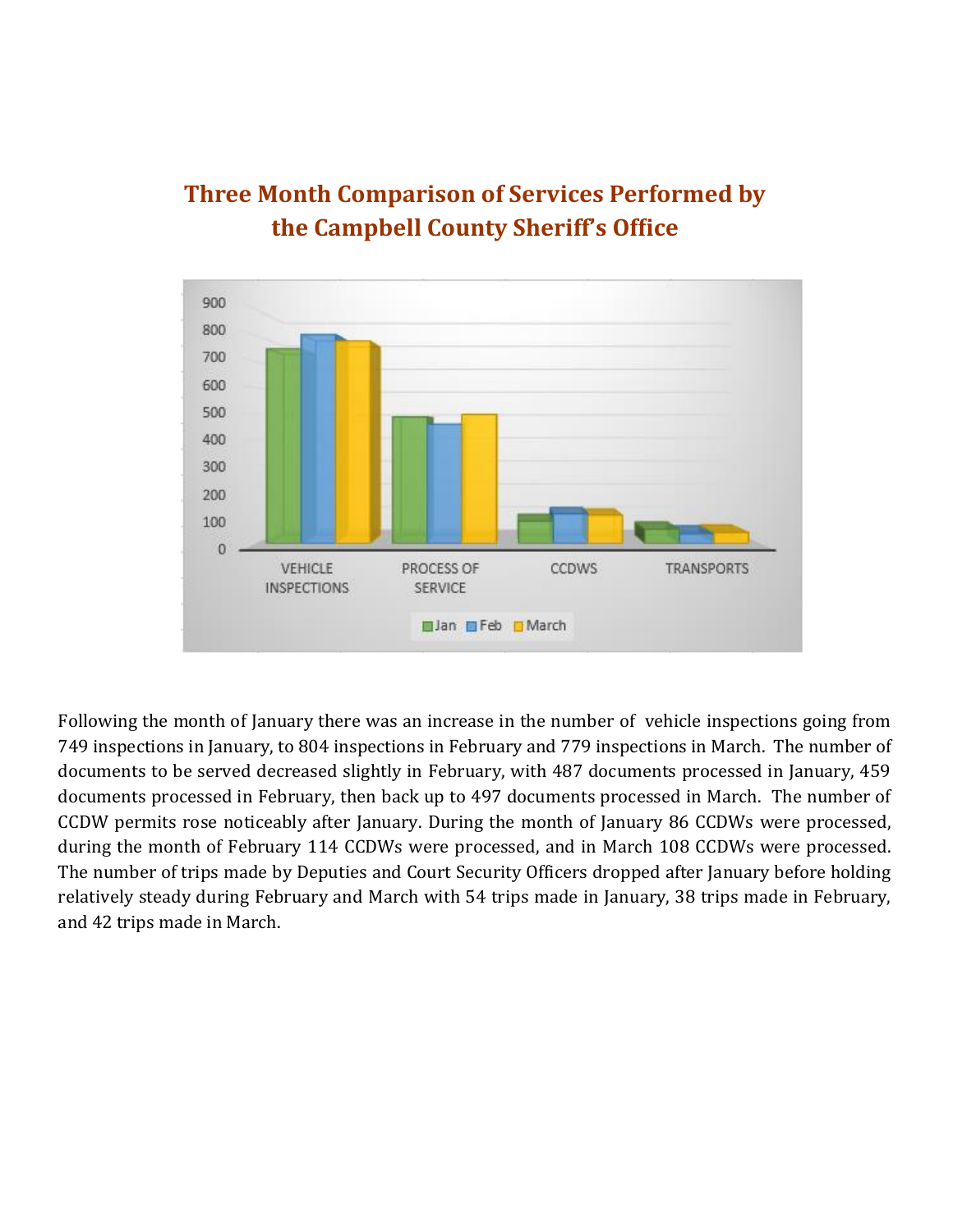## **Process of Service Documents Processed by the Campbell County Sheriff's Office**



Below is the listing of types of documents received by the Campbell County Sheriff's Office for process of service in the month of March. The above graphic reflects the volume of the various types of documents received in relation to each other.

| <b>Type of Document</b>          |     | # of Documents Received # of Documents Served |
|----------------------------------|-----|-----------------------------------------------|
| Civil:                           | 231 | 142                                           |
| <b>Criminal Summons:</b>         | 33  | 23                                            |
| Order of Protection:             | 22  | 12                                            |
| Eviction:                        | h   | h                                             |
| Execution:                       |     |                                               |
| Garnishment:                     |     |                                               |
| Juvenile Summons:                | 87  | 52                                            |
| Motion/Order/Rule/Other:         | 3   |                                               |
| Show Cause Order:                | 14  |                                               |
| Small Claims:                    | 5   |                                               |
| Subpoena:                        | 76  | 58                                            |
| Summons:                         | 10  | 5                                             |
| Sum. for Involuntary Commitment: |     |                                               |
| Writ & Warrant of Possession:    | 8   | 8                                             |
| <b>Total</b>                     | 497 | 319                                           |

Please note that due to situations beyond the control of the Sheriff's office the recipient of a document may be unable to served because they have moved, been evicted, be deceased, be incarcerated in another jurisdiction, or the address given by the plaintiff may be an address that does not exist in this county. All documents are taken out for attempts at service at least three times unless during an initial attempt we receive notice that would halt service attempts, such as the recipient does not live there, is deceased, the residence is vacant, etc.